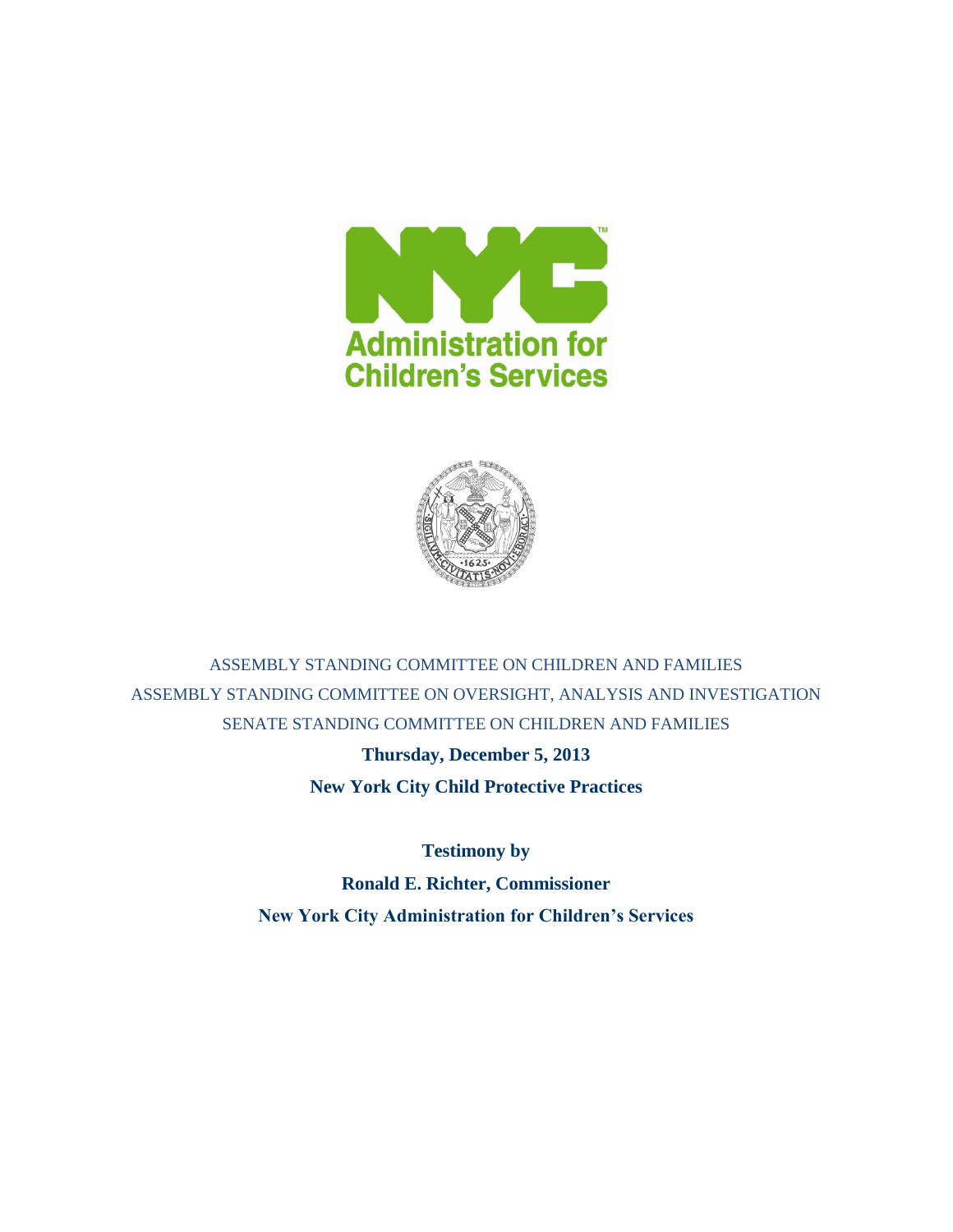Good morning Chairs Lupardo, Hevesi and Felder and members of the Children and Families Committee and the Oversight, Analysis and Investigation Committee. I am Ronald E. Richter, Commissioner of the New York City Administration for Children's Services (ACS). With me today is Gilbert Taylor, who is the Executive Deputy Commissioner for the Division of Child Protection and who served as the Deputy Commissioner for Family Court Legal Services from 2008 to 2011. Thank you for the opportunity to testify about New York City's child welfare practice.

New York City oversees one of the largest child welfare systems in the country. This year, over 1,200 Child Protective Specialists, supported by over 300 supervisors, 78 Child Protective Mangers and over 160 investigative and clinical consultations address approximately 55,000 allegations of abuse or neglect. Each CPS engages in a challenging balance when investigating an allegation and supporting a family, while ensuring the safety of the child. The decisions that CPS are required to make can be both life changing and traumatizing and the role requires intelligence, resilience, strength, courage and calmness.

Over the past seven years, with the help of many partners, ACS has refined our approach to child protection – we have bolstered our ability to investigate allegations of maltreatment, strengthened the support we provide to frontline workers, hired staff with specialized expertise, overhauled our training curriculum with the support of numerous national experts, and enhanced our oversight and accountability mechanisms. These changes have allowed ACS to become more adept at conducting expeditious and comprehensive investigations in order to protect children and youth and support families.

Child welfare work sits squarely at the intersection of two sometimes competing but otherwise complimentary professions: law and social work. Our work requires both the factgatherings skills of law enforcement and the empathic, helping skills of social work. As such, our agency has been simultaneously criticized for removing children too quickly or not quickly enough. While this fall's Grand Jury report asserted that child welfare practitioners in Brooklyn err on the side of preserving families, last week's New Yorker magazine lamented precisely the opposite: that child welfare workers across the country err on the side of removing children, "choosing a knowable tragedy, the separation of parent and child, in order to prevent an unknowable one."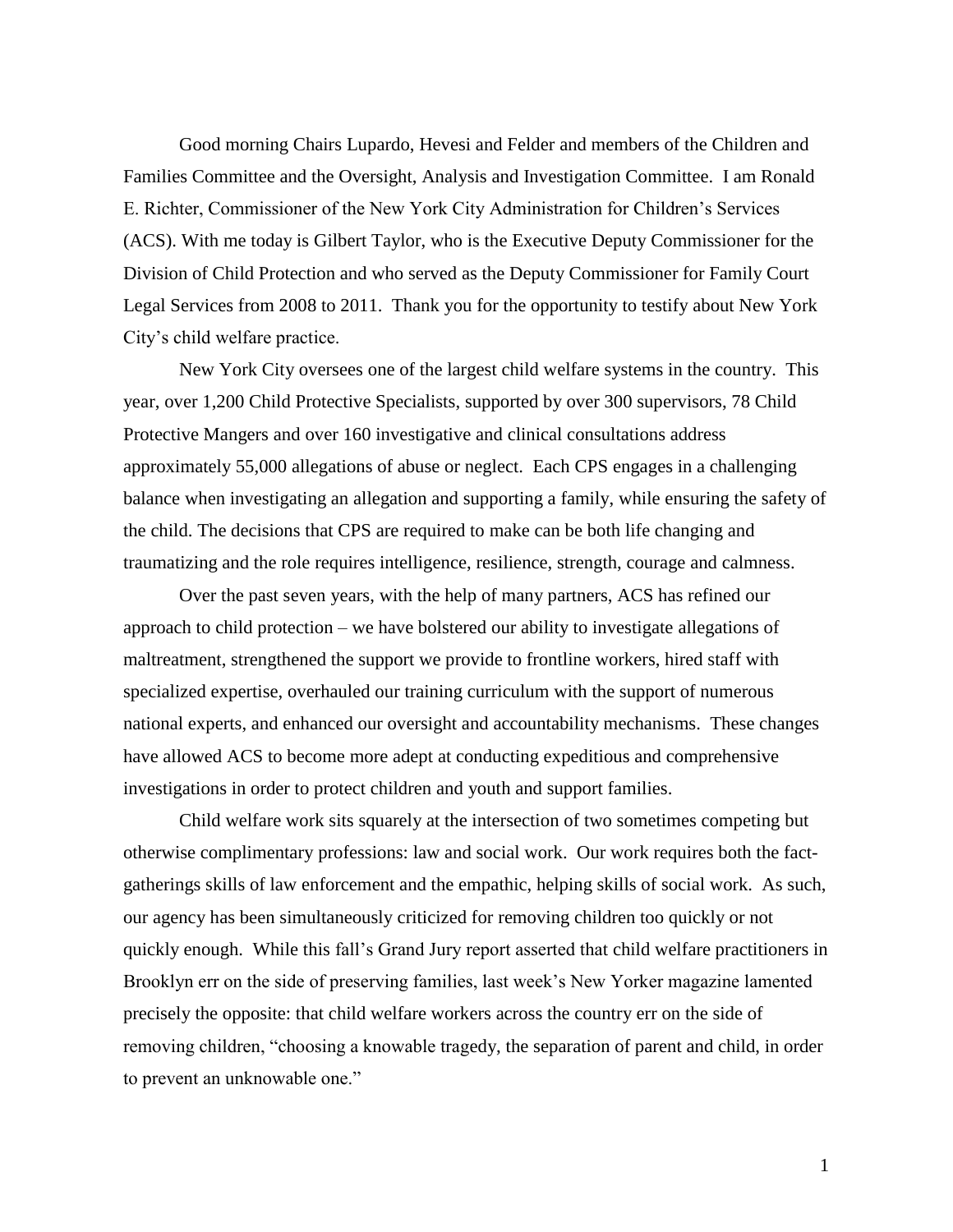Our Child Protective Specialists carry out one of the toughest jobs in the City. I can assure you that no CPS worker possesses a crystal ball to see into the future of a given family. But each CPS does have the training, skills, and compassion to investigate and address allegations of child maltreatment.

## **Staff Support and Training**

I cannot speak about New York City's strides in child protection without first acknowledging the extraordinary challenges that our Child Protective Specialists face every day. They make difficult decisions about whether children can remain safely at home or whether we must take other protective measures, including the most extreme action of bringing children into the care and custody of the City. When I was appointed Commissioner in 2011, the first commitment I made was to strengthen the support that we provide to our frontline child protective staff.

## **Worker Safety**

Last year, New York State passed a law offering greater protection for CPS workers who are assaulted while doing their difficult jobs. We are enormously grateful to the Legislature, including Senators Golden and Savino and Assembly Members Paulin and Lentol, as well as the Children and Families, and Codes Committees, for supporting the law that makes it a felony to assault a social service worker.

In addition, with the help of the Assembly in 2008, child protective services was authorized to access the criminal history records of individuals residing with children who are the subject of an abuse or neglect report. This change allows our child protective staff to access information regarding past criminal activity in a home. The information may connect a past history of violence in a home with the current allegation of abuse, and the information may also protect frontline staff.

# **CPS Support**

While the physical safety of our Child Protective Specialists is paramount, we also focus on the emotional well-being of our staff. CPS face extraordinarily difficult situations on a daily basis and are vulnerable to stress, depression, and vicarious trauma - the psychological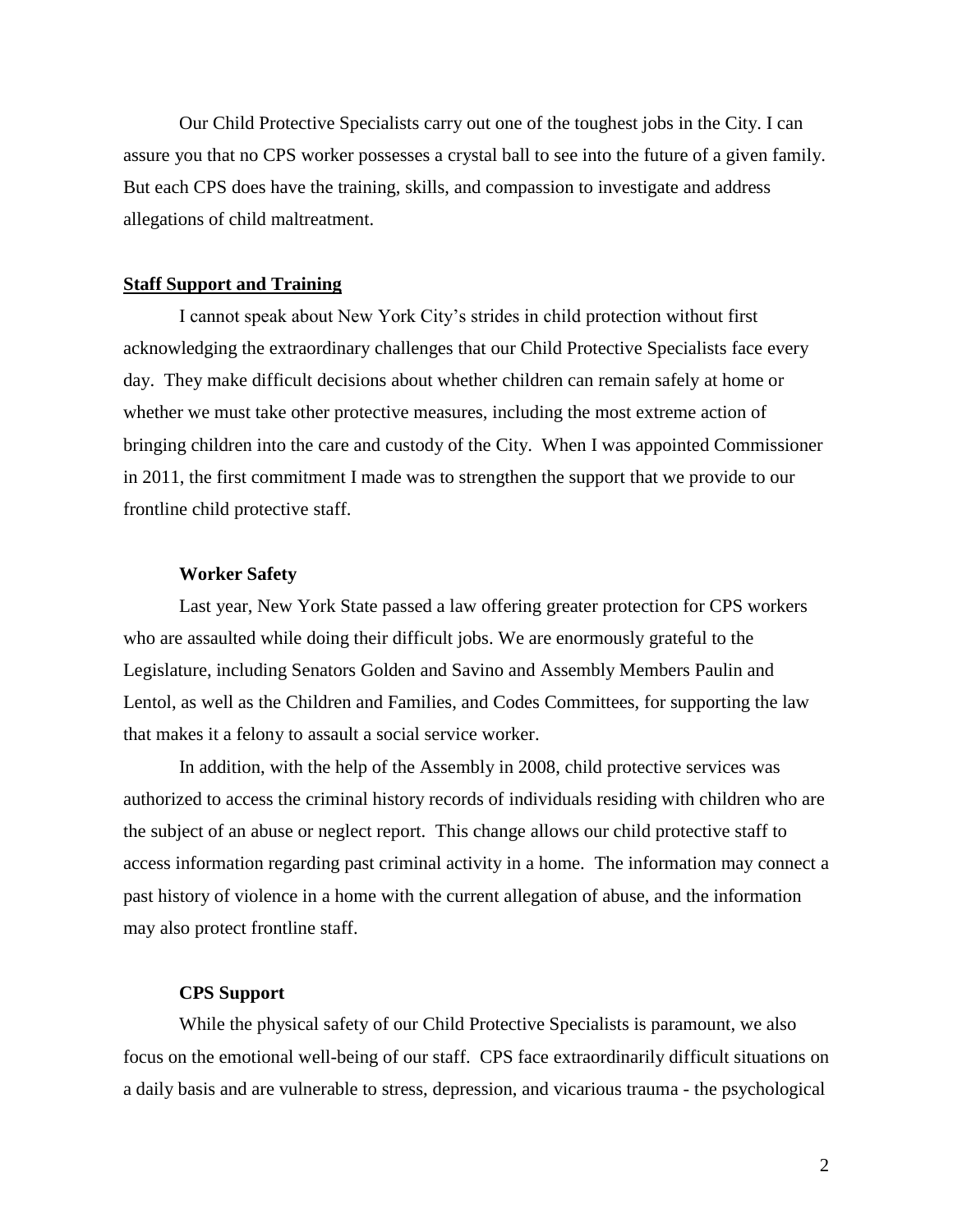and physical reactions that can result from long-term exposure to the suffering of others. ACS partnered with the NYU Langone Medical Center in developing a training curriculum to assist frontline staff coping with these issues. This curriculum, called "the "Resilience Alliance Training," is designed to increase satisfaction, optimism, resilience, and social support, while reducing burnout. Over 350 Child Protective Specialists participated in Resilience Alliance Training.

In the past several years, the attrition rate of our child protective workers has decreased notably: from 11% in 2011, to 7% in 2012, and most recently, to 2.5% in 2013. As we continue to support and train our child protective staff, we are hopeful that attrition rates will remain low. As a result of our improvement in retaining staff as well as our prospective hiring of child protective specialists, each New York City case worker carries approximately 10 cases, which is one of the lowest caseloads in New York State and the nation.

## **CPS Training and Supervision**

Supporting staff also means ensuring that we are hiring people who are more likely to succeed in the job: that we are screening candidates for the skills required to do this work, properly training those we hire, and providing consistent supervision and professional feedback. In 2008, ACS developed a new training curriculum to enhance CPS' investigative skills regarding safety and risk assessment. Since it was implemented in September 2008, all new and current staff have been trained on the curriculum. We have also developed a Casework Practice Guide, which provides uniform guidance for child protective staff through each step of an investigation and follow up: from the initiation of an investigation, through interview and assessment techniques, appropriate and available services, supervision, and quality assurance. Over the past several years, we have issued numerous Child Safety Alerts to supplement the Guide while it has been updated. A new, updated version will be issued later this month

We have also recently developed a Child-Parent Template to guide the CPS through a thorough assessment of safety and risk, assuring the safety of each child at the earliest stages of an investigation. The template prompts CPS to ask specific questions of the child and the parent to elicit information relevant to the safety of the child that will be included in documented case notes of the investigation.

3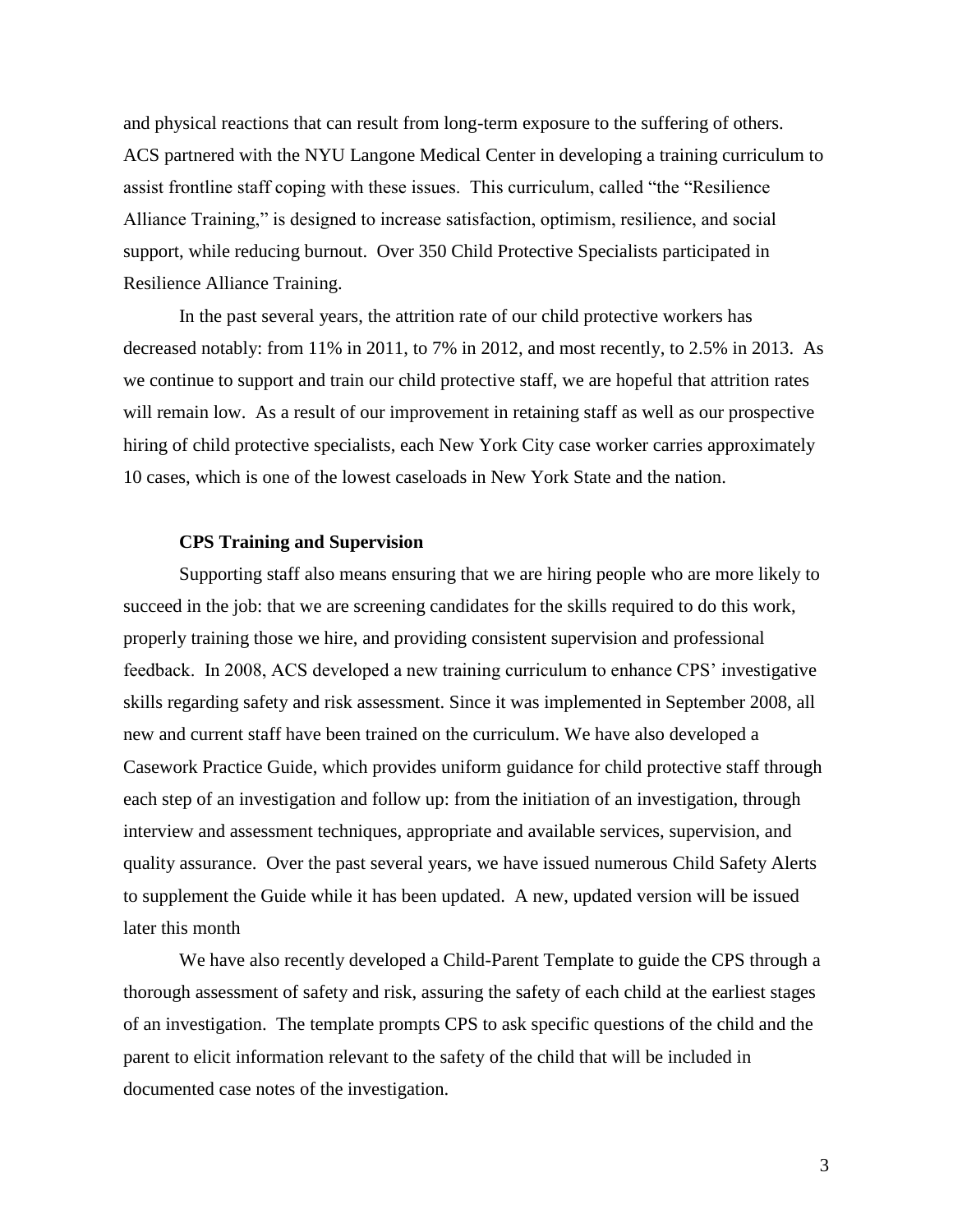ACS has also solidified the structure and consistency of standing and recurring supervision for Child Protective staff. Supervision is now uniform and allows a comprehensive approach to formal and informal supervision that provides a basic framework for supportive, educational and administrative supervision. Child protective staff receive oneon-one and group supervision bi-weekly. As of October 2013, 97% of supervisory sessions are being completed. There are also monthly area meetings held within zones to discuss agency topics, provide training or invite local organizations to present on services that can assist families and children.

## **Hiring Specialized Staff**

In addition to refining how we hire, train and supervise child protective professionals, we have resourced CPS frontline staff with expertise from various disciplines through the use of consultants co-located in the DCP borough offices. These consultants assist CPS staff with investigations every day.

## **Investigative Expertise**

Since its inception in 2006, the Investigative Consultant (IC) Program has become integral to our child protective investigative practice in the agency. Through this program, we have hired retired law enforcement professionals to assist CPS staff with various investigative activities on their cases including locating at-risk children and families, interviewing subjects, fact gathering on complex cases, coordinating our joint response with Law Enforcement on some high risk cases, responding to fatalities, and pursuing unexplored leads on cases. In the past seven years, the program has successfully brought critical investigative expertise to our child protective work. In 2012 alone, our ICs conducted over 51,000 consultations and assisted CPS in locating 2,646 people. In January of 2012, we hired an additional 38 investigators, and another class of 18 investigators began in March, bringing the total number of Investigative Consultants on staff today to 109. We are budgeted for a total of 117 and are in the process of hiring eight additional ICs.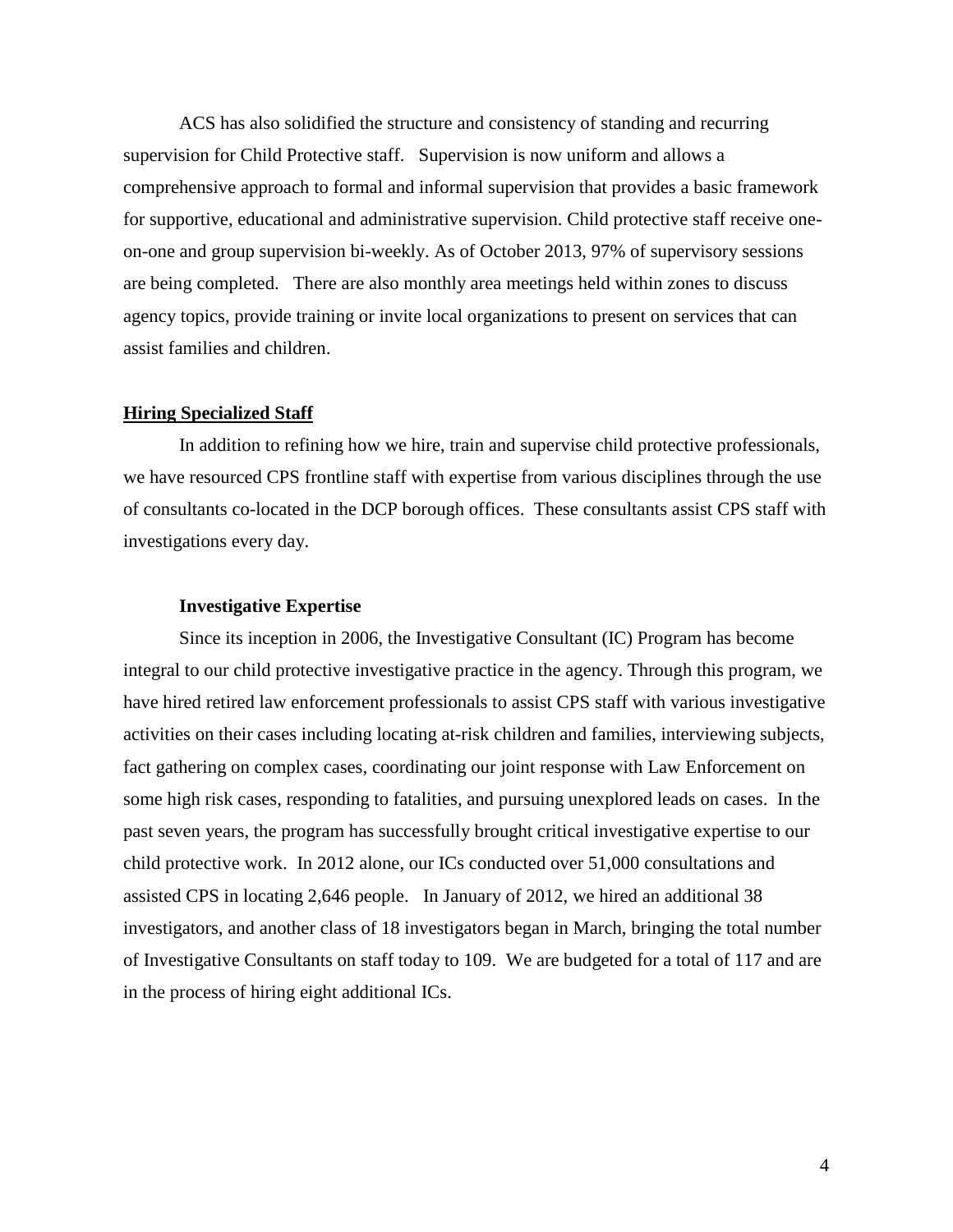#### **Clinical Expertise**

Through the Clinical Consultation Program (CCP), ACS has provided on-site clinical expertise to front line CPS staff to address some of the most challenging issues our CPS encounter during their child protective investigations. This consultancy has supported front line staff in safety and risk assessment and decision-making on their cases. The consultants offer child-centered, strengths-based, trauma-informed consultations that take into account the needs of the whole family and help CPS staff to identify more tailored support services for the families with whom we work. For example, a two year old boy came to our attention because of a fractured arm. The mother's explanation, that her son had been pushed down stairs by his cousin, was found to be both credible and consistent with the explanation given by others. However, because the child and family were known to ACS for a previous concern, and because the caseworker's interview with the mother revealed a history of self-mutilation and suicidal thoughts, the caseworker requested a mental health consultation. The consultation resulted in the CPS referring the mother for both mental health and parenting services. Subsequently, the mother began treatment for depression, enrolled her young son in day care, got a job and is pursing professional training.

Fourteen clinical consultation teams are based in DCP borough offices throughout the City and in 2012, these teams provided 19,983 consultations. This year, we are on track to provide well over 20,000.

#### **Substance Abuse Expertise**

Co-located CASACs (Certified Alcohol and Substance Abuse Counselors) are available in the DCP borough offices through a cross-system collaboration between our agency and the New York State Office of Alcoholism and Substance Abuse Services (OASAS), who oversee the substance abuse counselors in each of the ACS Borough Offices. CASACs from various provider agencies are based in each borough office and conduct assessments of and provide treatment to families struggling with substance misuse and addiction. We partner with Federal, State and City Agencies to expand the use of Recovery Coaches to assist clients to stay in treatment and facilitate long-term recovery from addictive illness. Our agency's CASAC's also provide staff with assistance in understanding and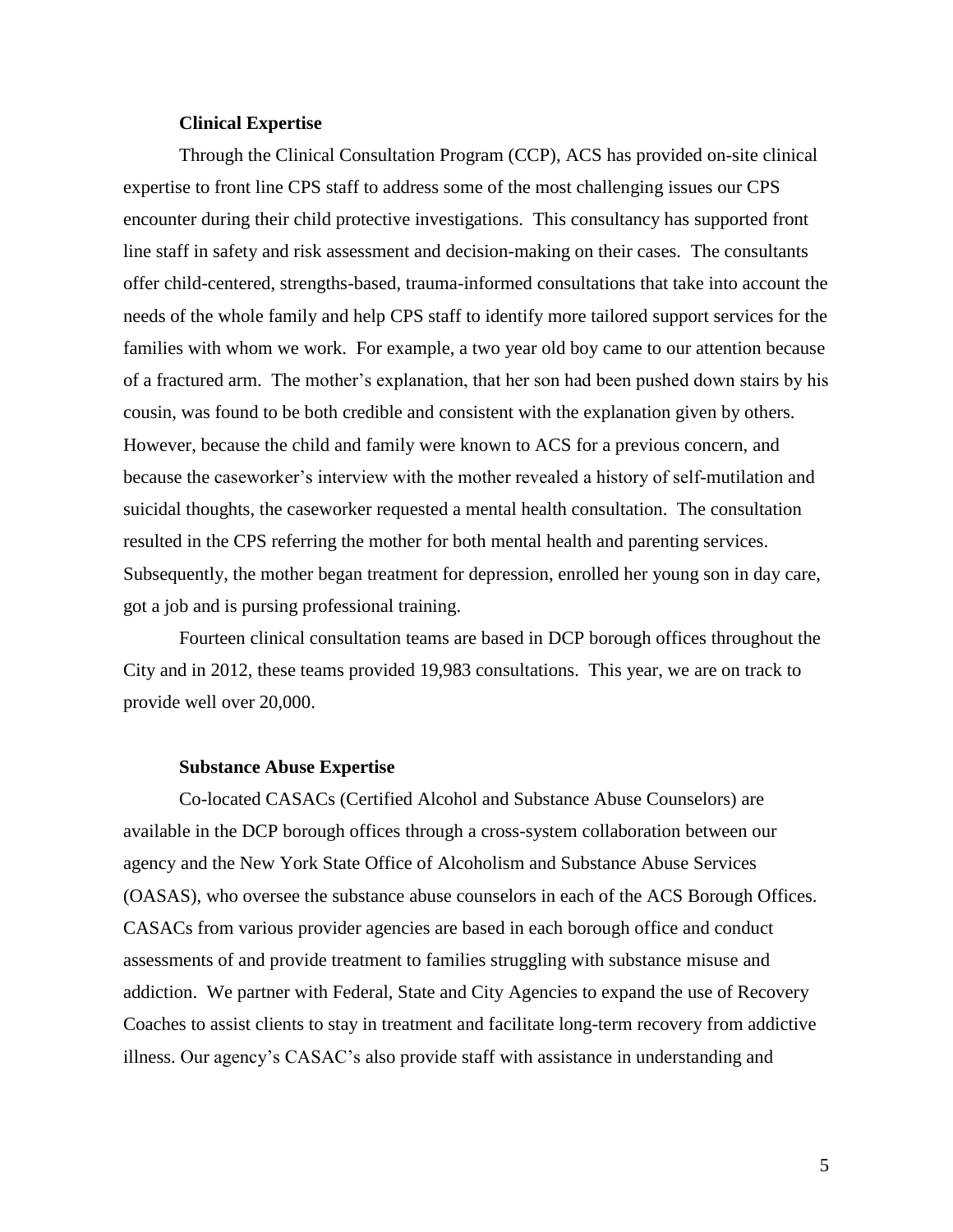navigating the health insurance requirements for client treatment. This year, the substance abuse counselors have provided services to over 2,000 families.

Our agency's Mental Health Evaluation Program (MHEP) contracts with providers to perform psychiatric and psychological evaluations for children and/or family members involved in the child welfare system at no charge to the family in cases where investigations raise questions of safety. These evaluations may be court ordered or may be indpendently requested by CPS staff as needed on active cases. The program provides on average 100 assessments per month.

## **Specialized Trainings**

As part of our efforts to enhance our investigative and assessment practice, ACS has developed and delivered specialized training to front line CPS staff to support them in their work with medically fragile clients or with clients who have special medical needs. Our agency has developed and distributed a new Special Medical Needs Policy to all front line CPS staff to raise awareness of the needs of these children with special needs and to ensure that they and their families are connected to the most appropriate services to meet their unique needs. Our work in this area was done in partnership with the Coalition for Medically Fragile Children. We developed a training curriculum which included the production of a training video as well as the creation of a CPS Desk Aid and Pocket Guide to assist CPS in identifying, assessing, and planning for the safety of medically fragile children. As part of this work, ACS has hired medical consultants who are licensed Nurse Practitioners who are colocated in the DCP borough offices and available to front line CPS staff to assist with these cases. There are now twelve full-time medical consultants on staff.

New York City is also partnering with the State – as well as other jurisdictions – to identify best practices around identifying and serving young people who are at risk of commercial sexual exploitation. We have recently added staff with expertise in this area to our Children's Center, where children and youth enter our foster care system, as a resource for young people.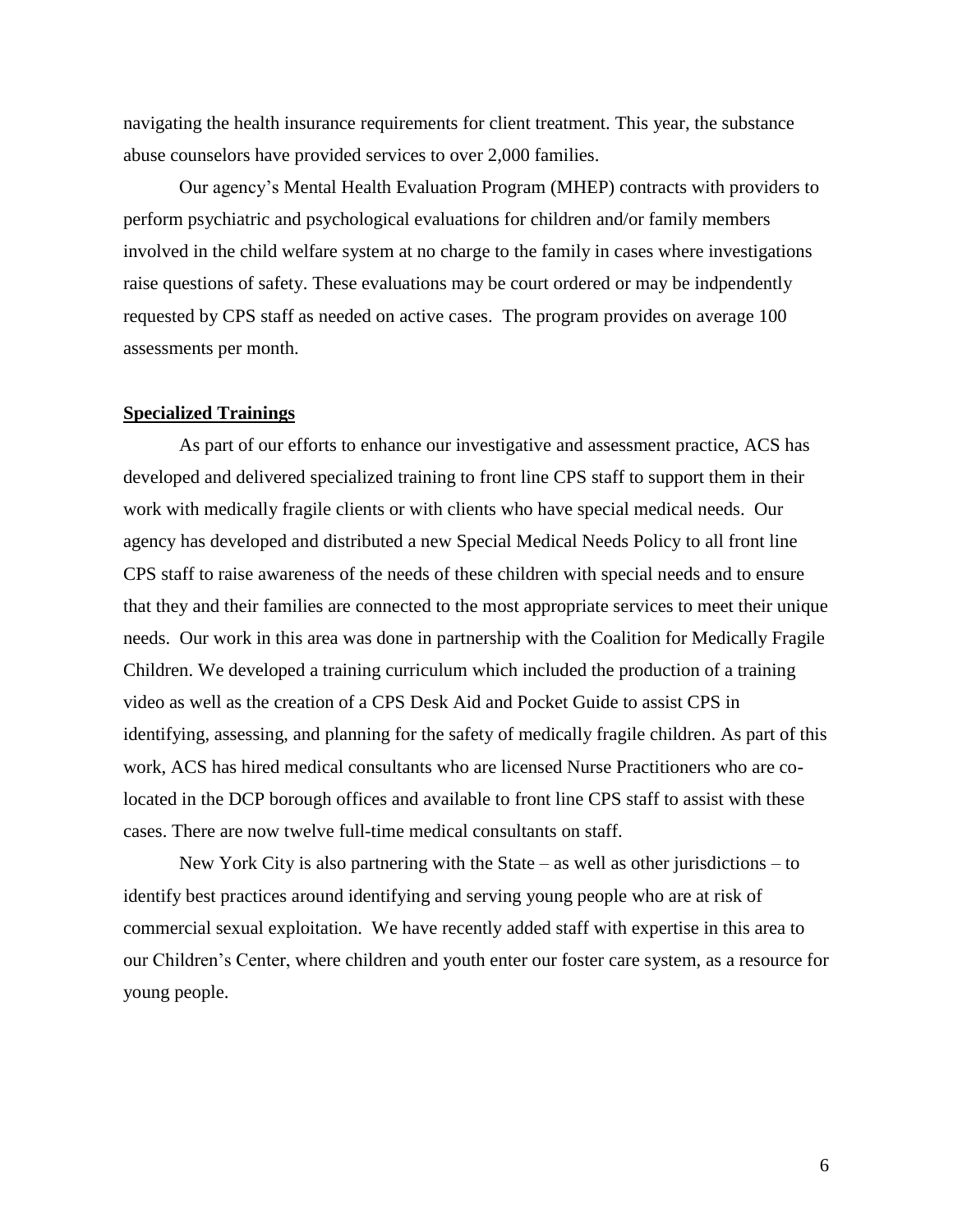#### **Quality Assurance Oversight**

Child protection and welfare practice are always works in progress. ACS is committed to seeking input from our colleagues outside the agency who are affected by our work, and from experts in other parts of the State and country who are working hard to serve children, youth and families. Varying, diverse perspectives can only enrich how we may improve the work we do on behalf of New York City's children, youth and families. That is always our goal.

Even with the rigorous training, policies, and programs in place, ACS remains vigilant about assessing our case practice. The agency's Division of Policy Planning and Measurement conducts a semi-annual case review and audit of 27 cases in each of the 18 geographic child protective zones in NYC; this deep dive involves almost 500 cases. The audits focus on case practice at different stages of the investigation, review the work of both child protective specialists and supervisors and identify best practices that should be replicated, as well as areas of practice that need to be further strengthened.

In addition to zone-based reviews, this year will be the  $7<sup>th</sup>$  anniversary of ChildStat. Modeled after the NYPD's CompStat, ChildStat is an accountability process which convenes ACS leadership and staff from the child protective division to review and discuss active cases and performance data. In 2008, we implemented Foster Care Child Stat in which we and our provider agency partners take a close look at the cases of children who have come into foster care. And, beginning in 2011, building on the success of both ChildStat and Foster Care ChildStat, we implemented Preventive ChildStat, which involves an examination of randomly selected cases that are both known to the Division of Child Protection and preventive service agencies. ChildStat is an evaluation process and learning experience for both ACS leadership and the frontline staff. We broadcast each session via close circuit video link to all borough offices so that more staff can attend. I encourage any Legislators or staff interested in attending a ChildStat session to contact my office.

## **Closing**

ACS has made significant improvements to child protective practices over the last several years. Child welfare practitioners from across the country, in fact, throughout the world, have visited ACS to learn from our staff how to carry out the sensitive work of child